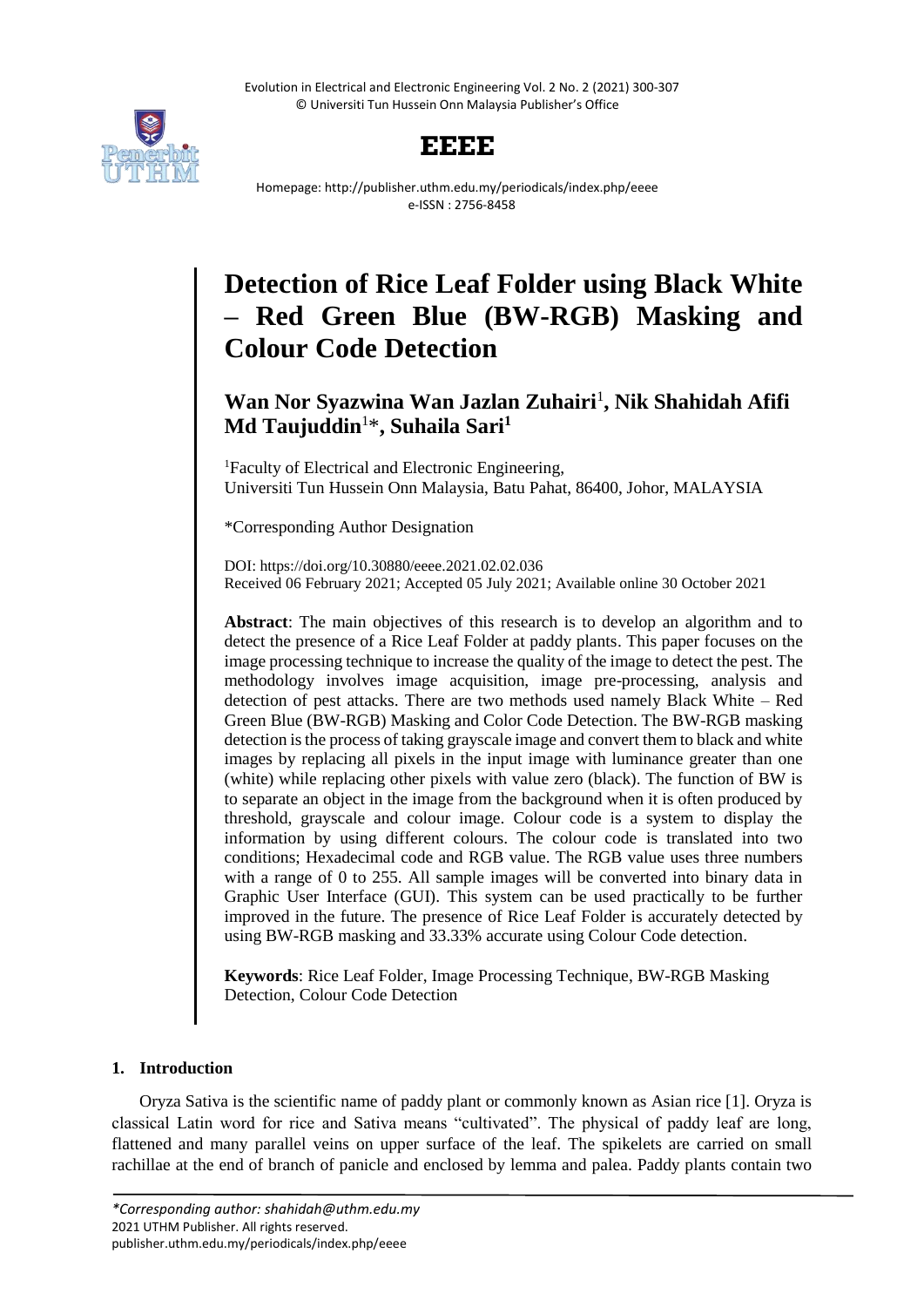major subspecies which are short grained (Japonica variety) and long grained (Indica rice). The short grained are usually at the area of dry field such as East Asia, Southeast Asia, and South Asia while long grained growth throughout tropical area. The temperature and the rainfall distribution in Malaysia are suitable for cultivation of rice. Paddy is a major source of food for Asian people especially in Malaysia and it is a nutritious food when it taken in middle quantity. The paddy is one of the commodities crops in Malaysia and there is must be some study to be done to ensure this industry will long last with good quality product. Besides commodity crop, paddy is also susceptible to be infected by pest attacks. There are a lot of studies done which related to destroying of paddy. One of the problems faces is pest attacks that bring huge effect to the economics of paddy industry [2].

Rice Leaf Roller is the larva which folds the leaf and crops the green tissue within the drying of the leaf before they feed inside the folded leaf creating longitudinal white dusty and transparent streaks on the leaf. When the larva folding the leaves, the damaged has occurred to the more than half of flag leaf and the next two youngest leaves in each tiller. Rice Leaf Folder occur in all rice environment and more abundance during the rainy seasons because the soil is moist and the weather is cool [3].

#### **2. Methodology**

The proposed work aims on detection of the Rice Leaf Folder. The techniques used are image acquisition, image pre-processing, Black White – Red Green Blue (BW-RGB) masking and Colour Code detection. The overall process of the Rice Leaf Folder is shown in Figure 1.



**Figure 1: Flowchart to detect Apple Snail Eggs and Rice Leaf Folder on Paddy Leaves**

#### 2.1 Image Acquisition

The first step in image processing is image acquisition which is to get the sample or image to analyse the data by using camera [4]. G. Jayanthi describe that an image acquisition is a process that getting an input signal to classify the object by using digital image processing [5]. In this project, the camera which sensitive to visual is uses to detect the pest attacks.

#### 2.2 Image Pre-processing

The image pre-processing includes cropping, resizing and colour conversion. The image obtained are dissimilar in size. Resize the image to uniform 256\*256 dimension for efficient processing [6]. During the pre-processing stage, noising, cropping and image enhancement is done to analyse desired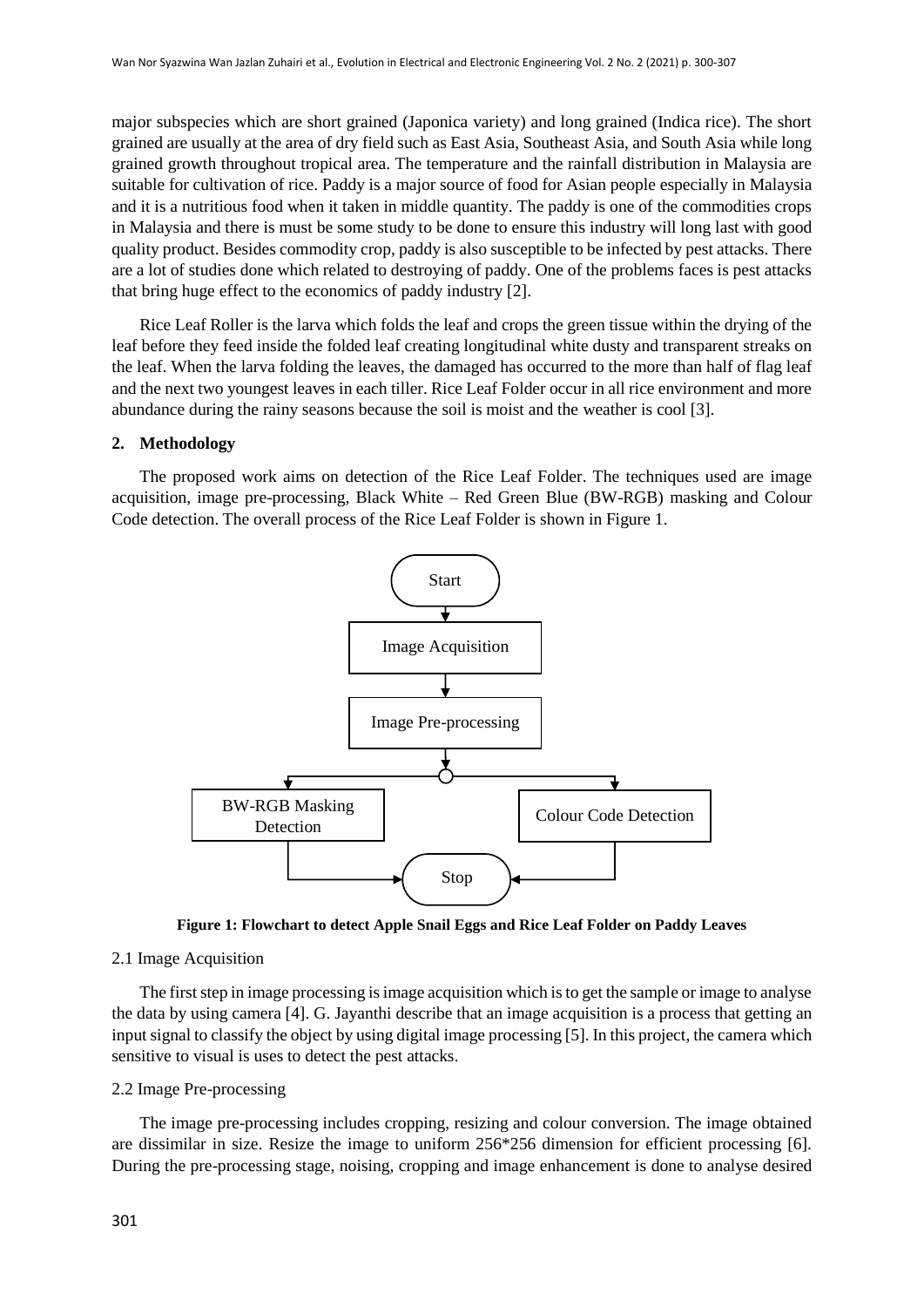input image for the next step [7]. The more relevant processing is the improvement of data technique that suppress undesired image data deformation or embellish the image characteristics.

#### 2.3 Black White-Red Green Blue (BW-RGB) Masking Detection

Binary image or black-and-white (BW) are consists of the pixel that have two colours such as black and white. BW in Matlab is the process of taking grayscale image and converting to black and white image by replacing all pixels in the input image with luminance greater than one (white) while replacing other pixel with value zero (black). Furthermore, the purpose of BW is to separate an object in the image from background when its often produced by threshold, grayscale and colour image. The colour of object selected is usually in white colour which is referred as foreground colour while the rest which is black colour as a background.

#### 2.4 Colour Code Detection

The colour code can be translated in two condition which are in Hexadecimal code or Decimal Code. The Hexadecimal code is a 6 digit of combination between number, letters and symbol such as #FFC0CB. The first two digit represent red, the middle two represent green and last two represent blue.

#### **3. Results and Discussion**

The results are described in two methods of detection which are Black White – Red Green Blue (BW-RGB) Masking and Color Code Detection.

#### 3.1 BW-RGB Masking Detection of Rice Leaf Folder

Table 1 shows the range value of RGB and the formula of RGB in createmask based on chosen histogram thresholds for detection of Rice Leaf Folder. The threshold channel 1 based on histogram settings is for value of Red Colour (R). For detection presence of Rice Leaf Folder, the minimum channel value of Red colour is 104 while channel maximum value is 184. Channel 2 is based on histogram and it represent Green colour. The minimum value for Green colour is 87 while its maximum value is 16.1 The Blue colour for channel 3 with the minimum value is 26 and maximum value is 121.

#### **Table 1: The range value RGB for detecting the Rice Leaf Folder using BW-RGB Masking Technique**

|                    | Channel 1 (Red) | Channel 2 (Green) | Channel 3 (Blue) |
|--------------------|-----------------|-------------------|------------------|
| Range value<br>RGB | 104-184         | 87-161            | 26-121           |

Table 2 shows the results of Rice Leaf Folder image by using BW-RGB Masking Detection Technique. In this experiment, five different sample images is used to obtain the data. For sample image number 1, the Rice Leaf Folder has a u-shape in the leaf and the colour is yellow to green. The system detects less Rice Leaf Folder with the noise in Threshold RGB Channel image. The output image in BW-RGB Masking Threshold image detect less the presence of Rice Leaf Folder. In sample image number 2, the Rice Leaf Folder fold the leaf with longitudinal white and transparent. The system can the detect Rice Leaf Folder and edge of the object is detected in image Threshold RGB Channel and Masking image with RGB threshold. The colour of body Rice Leaf Folder in sample image number 3 have similar with the colour of leaf through observing by using naked eyes. . The edge of the object is detected in output image is more compared to sample image number 1 and sample image number 2 because the colour of the leaf is same with the colour body Rice Leaf Folder. There are fungus and a Rice Leaf Folder in sample image number 4. The masking detects the Rice Leaf Folder, white spot and grey of the background.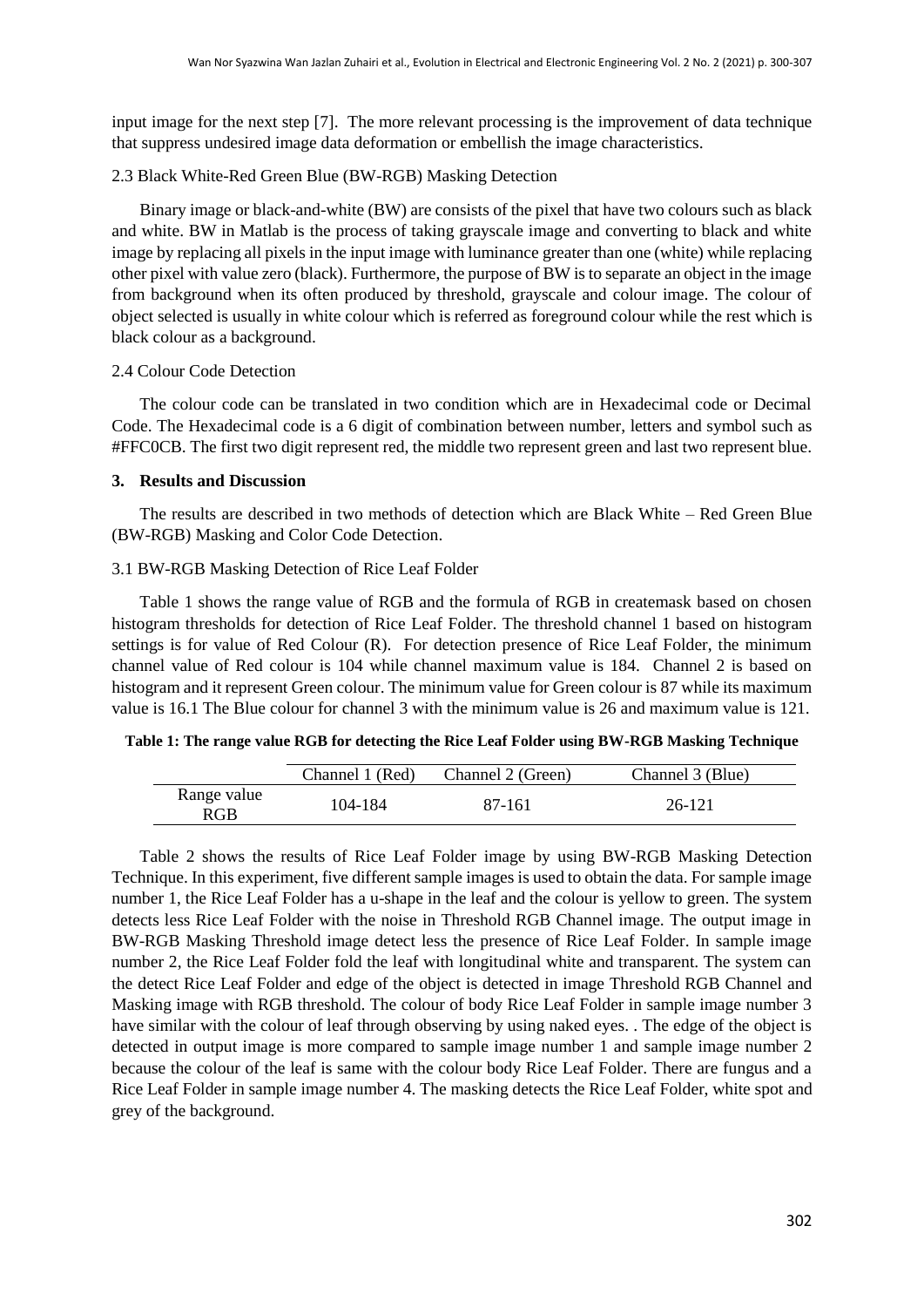| $\rm No$       | Input Image | Threshold RGB<br>Channel Image | <b>BW-RGB Masking</b><br>Threshold Image |
|----------------|-------------|--------------------------------|------------------------------------------|
| 1              |             |                                |                                          |
| $\overline{2}$ |             |                                |                                          |
| 3              |             |                                |                                          |
| 4              |             |                                |                                          |

**Table 2: The result of detecting the Rice Leaf Folder using BW-RGB Masking Technique**

#### 3.2 Colour Code Detection

There are four different sample input images of Rice Leaf Folder. Table 3 shows the Dark Green colour code detection with the RGB value is 0,100,0. In sample image number 1, the input image has three variation colour such as brown, green, and black. The output image shows black and white colour image. The edge of object is detected because the system can detect the present of the leaf. For sample image number 2, the Rice Leaf Folder roll the leaf by produce longitudinal sticky. In output image 2, the edge of the object is detected and the present of Rice Leaf Folder. There is a Rice Leaf Folder on leaf in sample image number 3 with brown and green colour. The output image can detect the Rice Leaf Folder and edge of the object is detected. There have a Rice Leaf Folder, fungus, and leaf in input image number 4. The system detects less of Rice Leaf Folder.

In Table 4, the colour code used is Dark Olive Green with the value of RGB is 85,107,47. There are four different sample used to analyse the output image. The output image 1 shown the detection of Rice Leaf Folder and edge of the object is detected. In sample image number 2, the output image shown the presence of Rice Leaf Folder roll in the leaf. For sample image number 3, the colour of black is more than white colour, but the presence of Rice Leaf Folder still can be detected on the leaf. The sample image number 4 shows the colour of white is more than black colour because edge of the object is detected.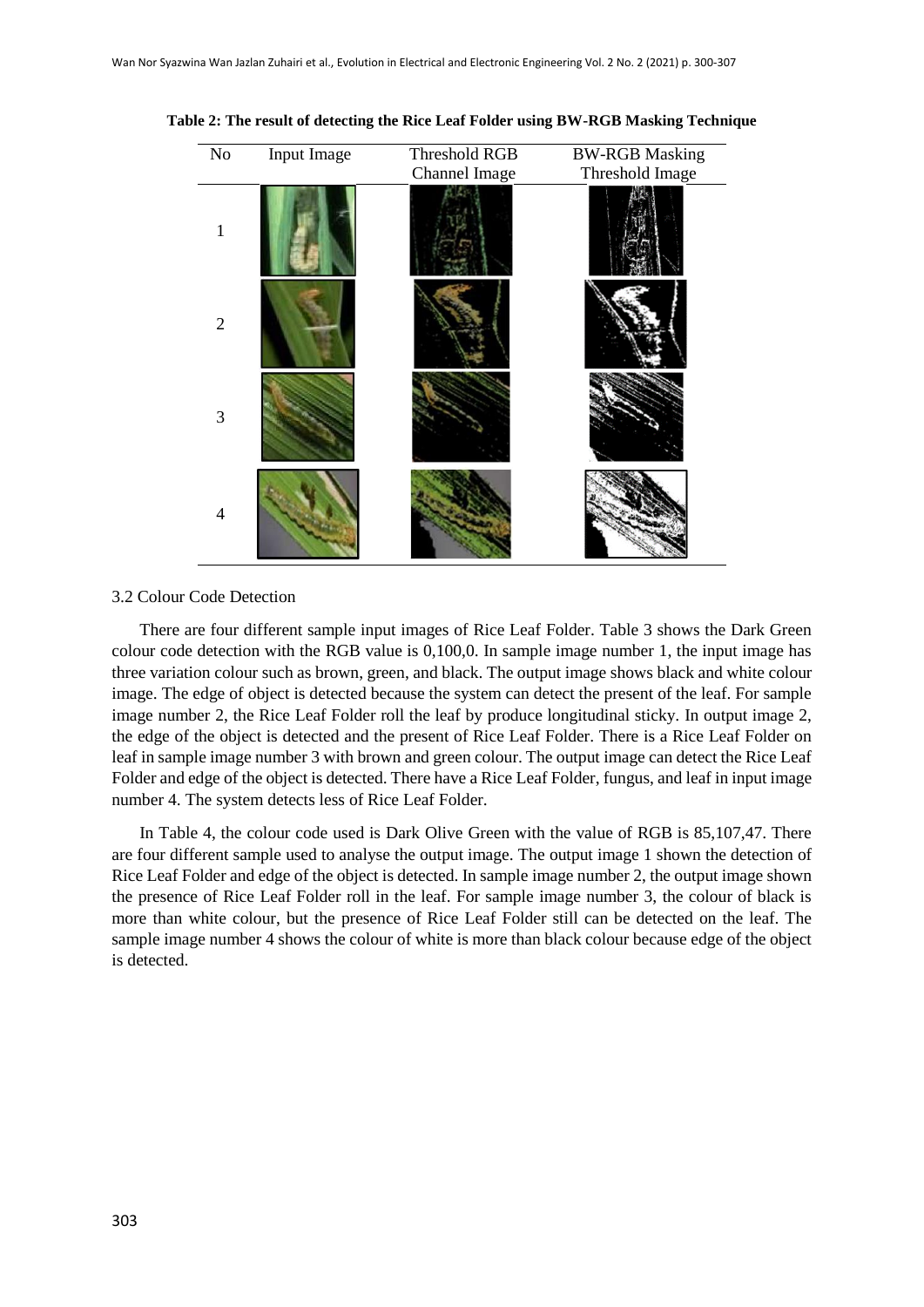

**Table 3: The process of detecting the Rice Leaf Folder using Dark Green Colour Code**

**Table 4: The process of detecting the Rice Leaf Folder using Dark Olive Green Colour Code**



Forest Green colour code is being used to analyse the Rice Leaf Folder and the results are shows in Table 5. In output image 1, the white colour presence Rice Leaf Folder and leaf. It means the edge of the object is detected in the image. Output image 3 shown the black colour is more than white colour. This causes the Rice Leaf Folder could not be traced in forest green colour. For sample image number 4, the black colour more on the body of Rice Leaf Folder while white colour on the leaf.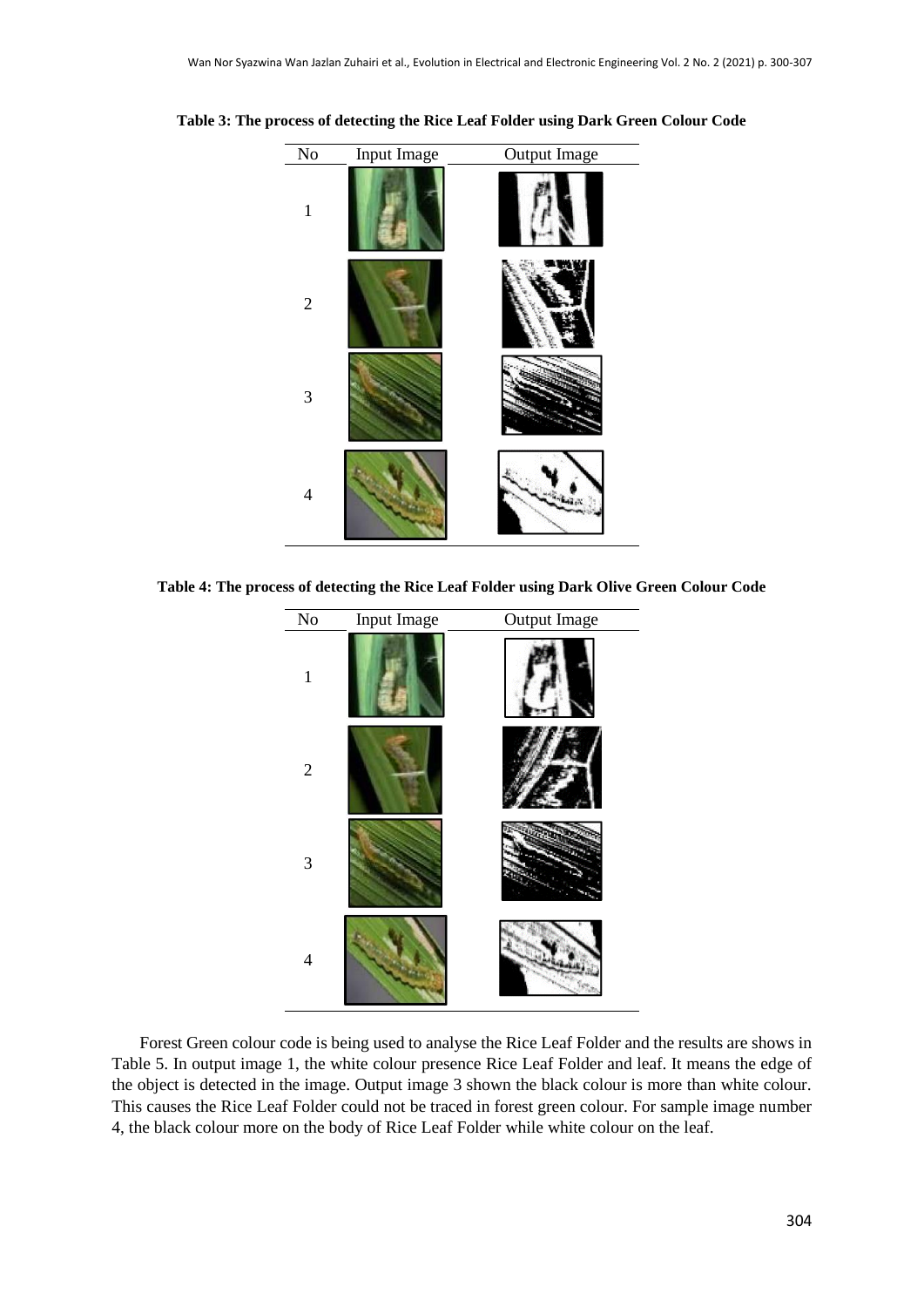

**Table 5: The process of detecting the Rice Leaf Folder using Forest Green Colour Code**

The colour code shows in Table 6 is Green colour. The output image in image 1 can detect presence of Rice Leaf Folder and edge of the object is detected. Output image 2 and output image 3 have more edge of the object detected because black colour is more than white colour. In output image 4, the colour of white is more on the leaf compare on the body of Rice Leaf Folder.



**Table 6: The process of detecting the Rice Leaf Folder using Green Colour Code**

Table 7 shows the result of Rice Leaf Folder after detection using use olive colour code with the value of RGB model is 128,128,0. For output image 1, the Rice Leaf Folder can be detected via white colour of binary. The value RGB of olive colour can detect Rice Leaf Folder in output image 1 even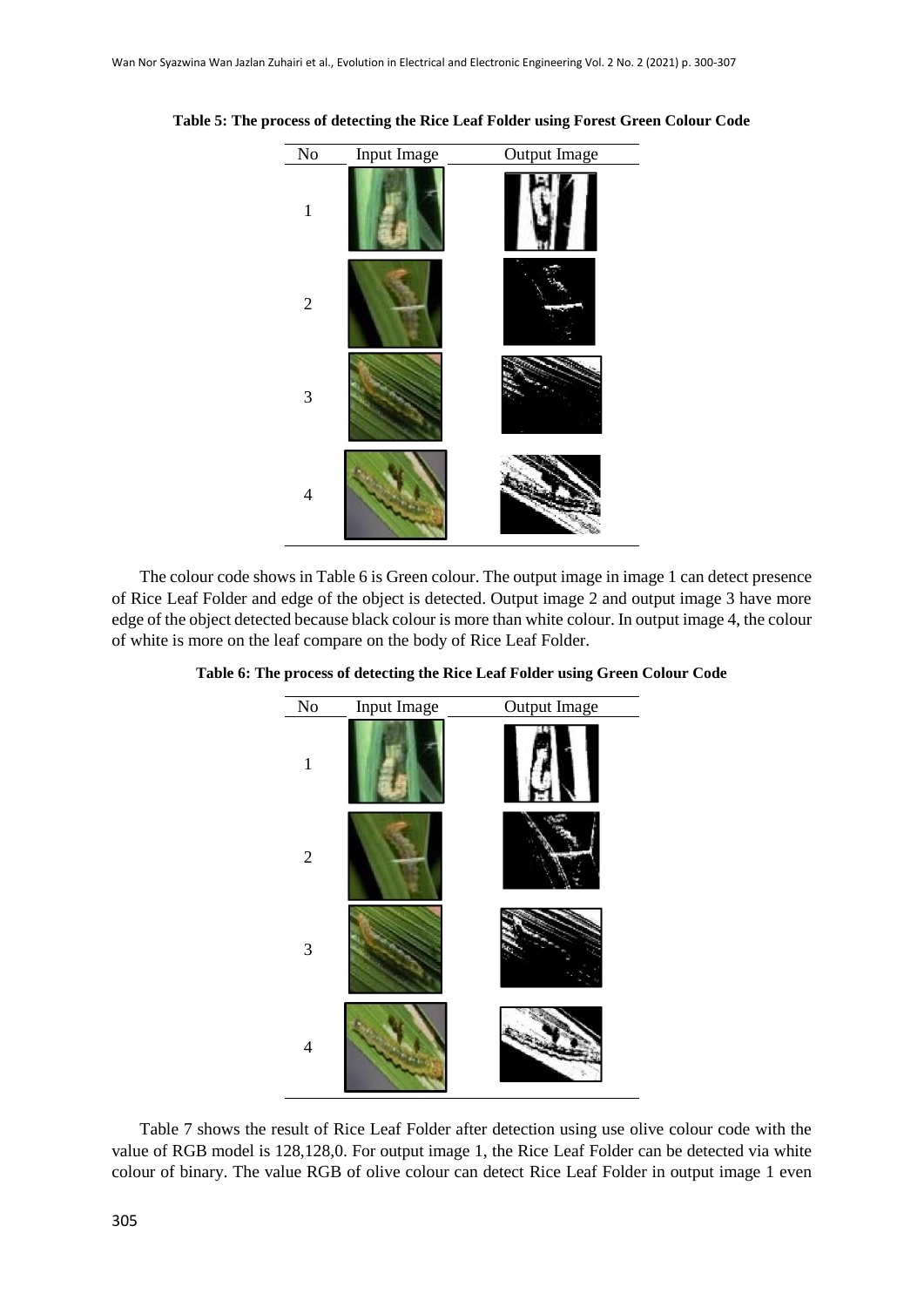there have a noise. In output image 2 and output image 3, the detection of Rice Leaf Folder is less due to the colour of black is more than white colour. Output image 4 shown less detection of Rice Leaf Folder but still can detect the presence of Rice Leaf Folder on the leaf.



**Table 7: The process of detecting the Rice Leaf Folder using Olive Colour Code**

**Table 8: The process of detecting the Rice Leaf Folder using Olive Drab Colour Code**



The result analysis of olive drab colour has been shown in the Table 8. There are four different results by using olive drab colour due the combination of the colour in one image. Output image 2 shown presence of Rice Leaf Folder and edge of the object is detected. For output image 3, the system